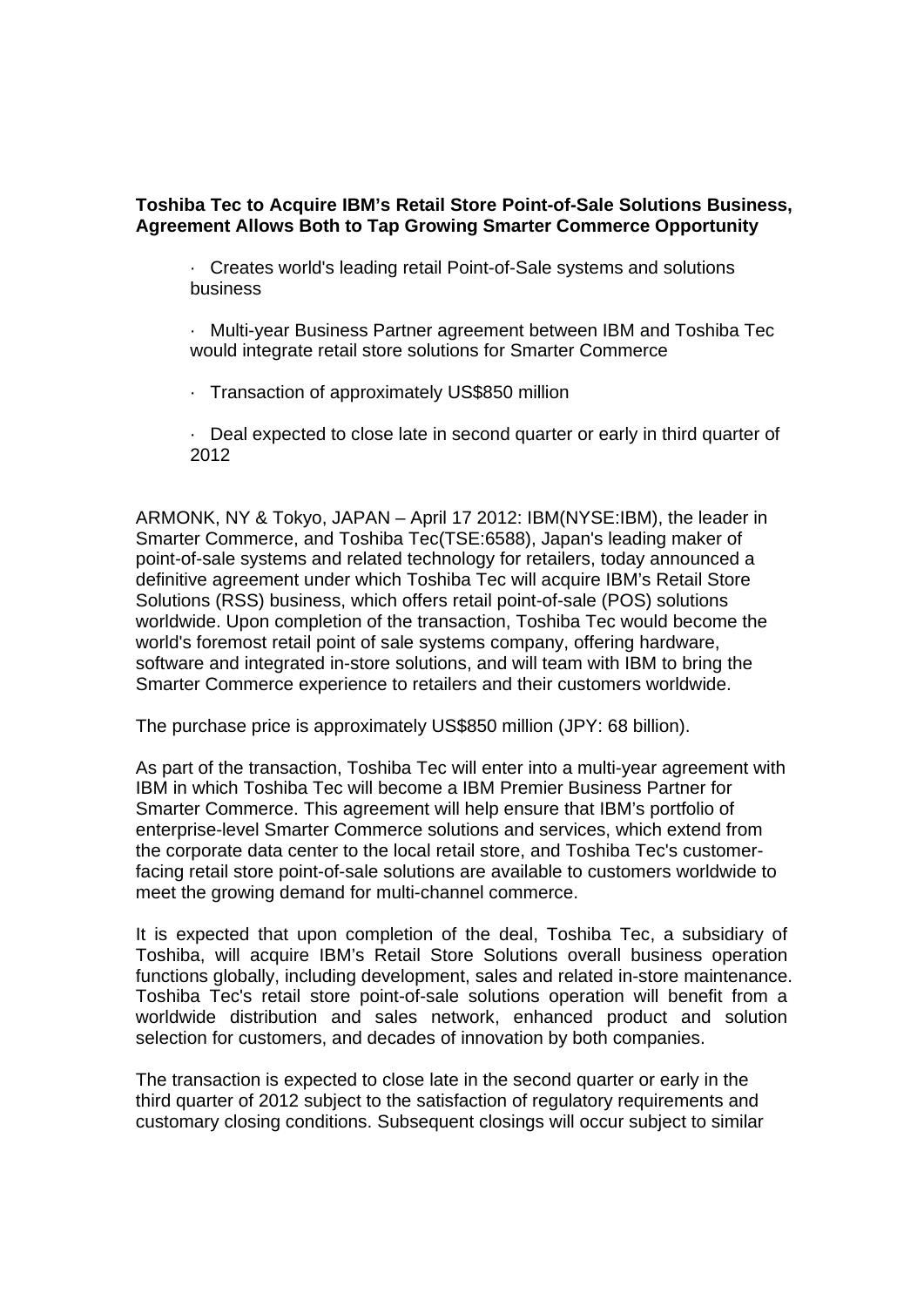conditions, local agreements and the information and consultation process in applicable countries.

Retailers, including those with global store operations, will benefit from accelerated development of new products and solutions for regional and geographic needs. Toshiba Tec customers also will benefit from a "one-stop retail store solution" providing comprehensive support --planning, maintenance and services -- to help them accelerate new store deployments worldwide.

In 2011, IBM announced a major Smarter Commerce initiative that helps businesses automate and infuse intelligence into their procurement, marketing, sales and customer service functions to better serve today's empowered online consumer in the era of mobile and social networks. In a time when brands can be built or broken across the Web within minutes --- and customers expect the same quality experience from all channels --- businesses need to adapt with technology that quickly responds or even anticipates customer needs across any sales channel at any time.

"Together, IBM and Toshiba Tec represent the broadest multi-channel offerings worldwide," said Craig Hayman, general manager, Industry Solutions, IBM Software Group. "The pace of retail expansion requires a strategy to serve this dynamic marketplace. This acquisition by Toshiba Tec creates not only the world's leading point-of-sale company, but also a key business partner for IBM in its strategically important Smarter Commerce initiative. Retailers can invest with confidence in the proven abilities of these two leaders to deliver multi-channel commerce to more demanding consumers who want the same experience shopping online, in-store, mobile, social or by any other means."

"The opportunities in retail store solutions are expected to grow by increasing demand in POS systems. In addition, demand for multi-channel integration and enhancement of store back office management accelerates further expansion of sales," said Mamoru Suzuki, President and CEO, Toshiba Tec. "Toshiba Tec will become the world's foremost Point-of-Sale provider capable of providing products and services at the same level of high quality. It also will allow Toshiba Tec to expand its global Point-of-Sales business through a combination of the competitive product lineup and worldwide network proven by Toshiba Tec's and Retail Store Solutions history of the business."

The acquisition will enable Toshiba Tec to seek expanded opportunities to deliver new value to customers, including mass merchandisers, specialty and convenience stores and fast food restaurants. Toshiba Tec also expects to generate new retail business opportunities based on synergies with its printing solutions business combined with Retail Store Solutions sales network.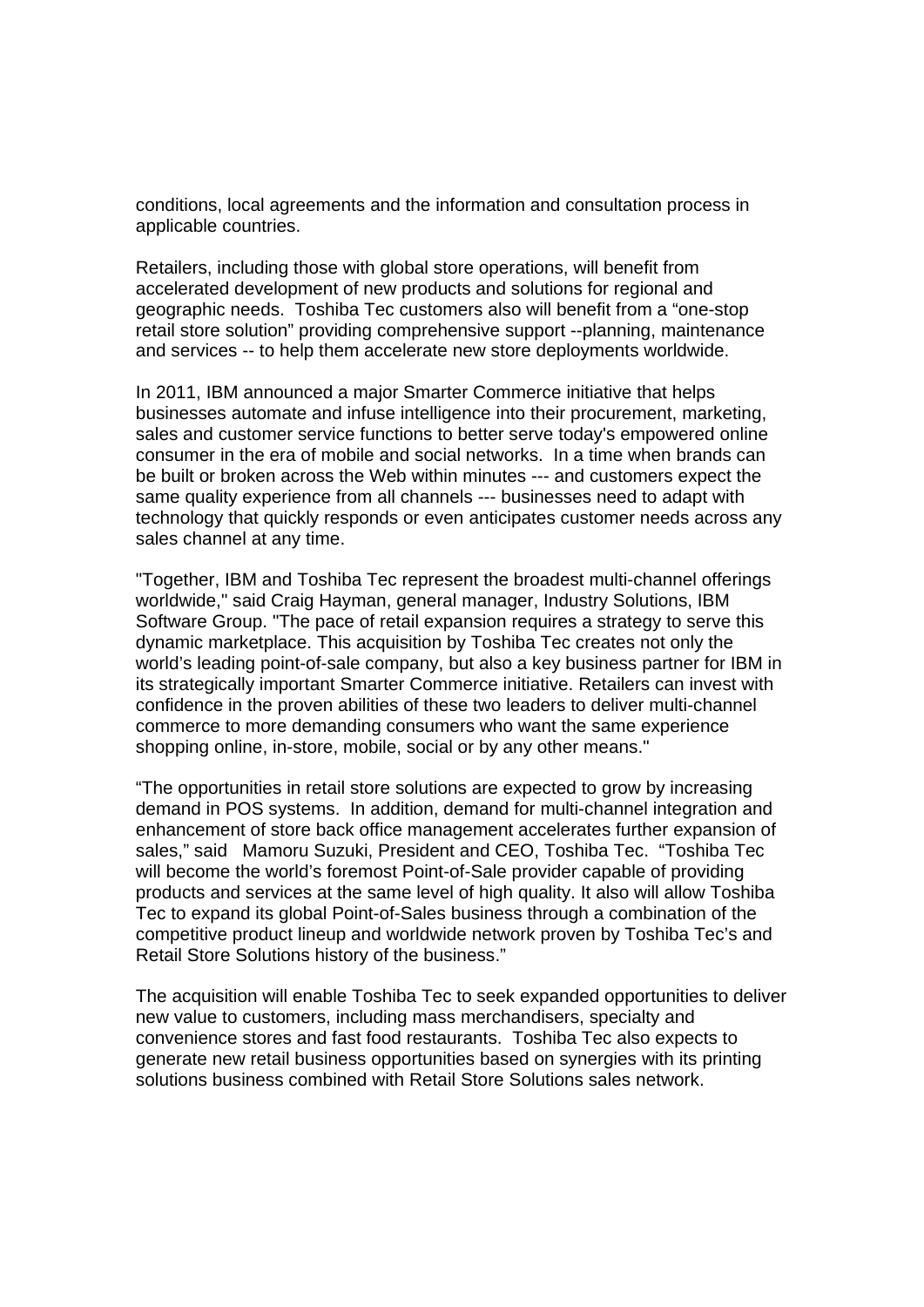"Toshiba warmly welcomes this agreement," said Norio Sasaki, President and CEO, Toshiba. "Toshiba Tec enjoys a strong presence in retail store solutions in Asia-Pacific, including Japan, and we are confident that this acquisition will support expansion in North America. Europe and the emerging economies. I also expect this significant step to support innovation and the creation of new business opportunities for Toshiba Group."

While the transaction is being completed, the companies will continue to operate independently. After the transaction closes, IBM will continue to provide maintenance services to RSS clients under a multi-year services agreement. Retail Store Solutions customer service and product availability will continue as usual as the RSS operations are integrated.

### **Additional Transaction Details**

A new holding company will be established in Japan. This company will hold the equity of a number of companies organized in countries around the world. Toshiba Tec will acquire an 80.1 percent stake in this holding company and in order to promote a smooth transfer, IBM will hold a 19.9 percent stake in the holding company. Eventually, the holding company will become a wholly owned subsidiary of Toshiba Tec. The new companies, including the holding company, will continue to operate Retail Store Solutions business worldwide as Toshiba Tec's core retail point-of-sale solution affiliates.

Steven D. Ladwig, currently general manager, IBM Retail Store Solutions, will become the chief executive officer (CEO) of the new US company with headquarters in Raleigh, North Carolina.

A portion of the aggregate purchase price will be paid on the closing date and on the first anniversary of the closing. The remaining portion will be paid on the third anniversary in exchange for IBM's 19.9 percent equity interest.

The IBM's Retail Store Solutions revenue in 2011 was approximately \$1.15 billion (US) with approximately 1,000 employees worldwide plus maintenance specialists. Over time, maintenance specialists may join the new companies subject to local business conditions and completion of local information and consultation processes.

## $\#$   $\#$   $\#$

More information about IBM may be found at http://www.ibm.com/smarterplanet/us/en/smarter\_commerce/overview/

More information about the transaction may be found at http://www.ibm.com/products/retail/announcement/index.html

More information about Toshiba Tec may be found at http://www.toshibatec.co.jp/en/